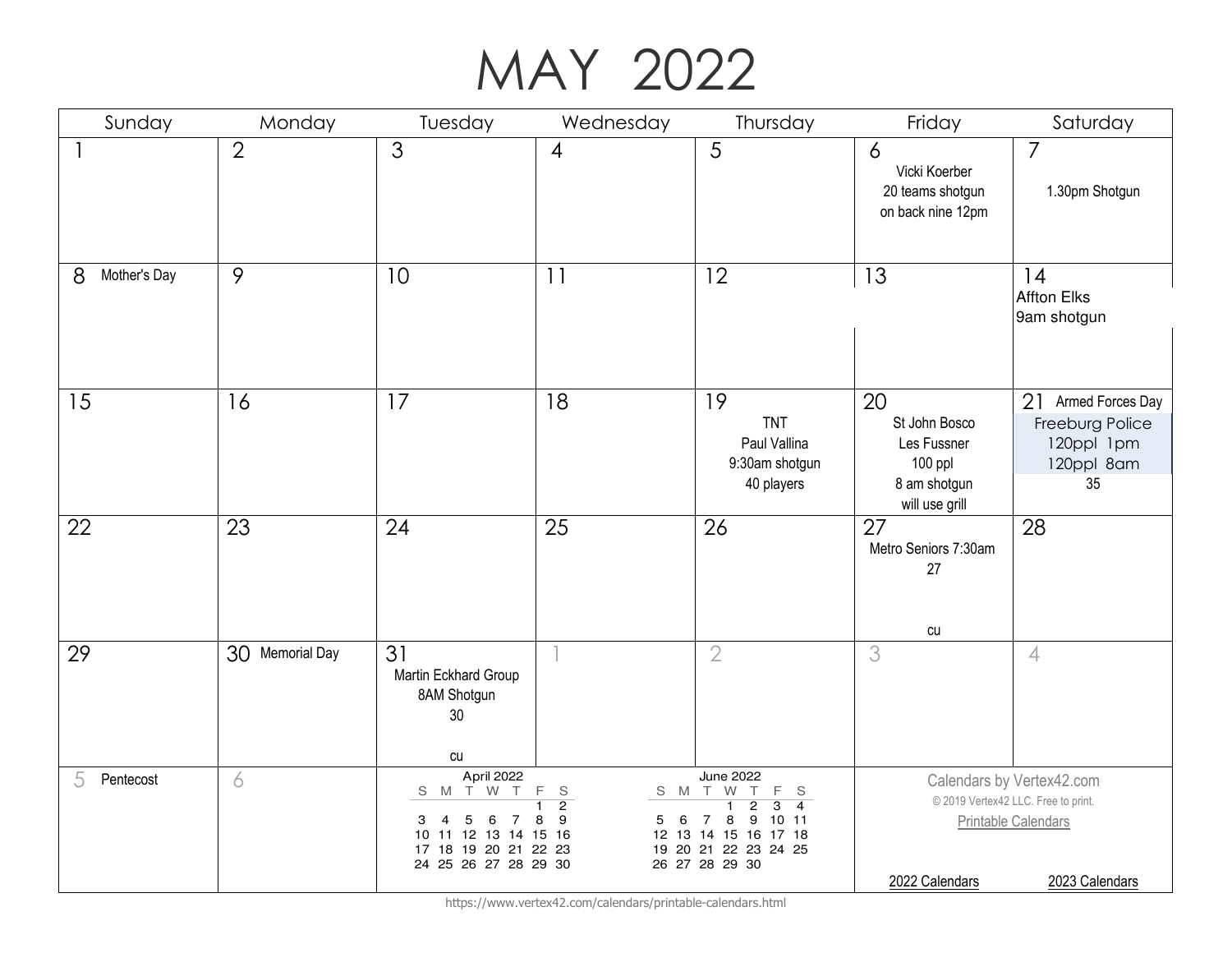## JUNE 2022

| Sunday          | Monday                             | Tuesday                                                                                                                                                                               | Wednesday                                                  | Thursday                                                                                                                                                    | Friday                                                 | Saturday                                                                                                  |
|-----------------|------------------------------------|---------------------------------------------------------------------------------------------------------------------------------------------------------------------------------------|------------------------------------------------------------|-------------------------------------------------------------------------------------------------------------------------------------------------------------|--------------------------------------------------------|-----------------------------------------------------------------------------------------------------------|
| 29              | 30<br><b>Memorial Day</b>          | 31                                                                                                                                                                                    |                                                            | $\overline{2}$                                                                                                                                              | $\overline{3}$<br>Metro Seniors 7:30am<br>27           | $\overline{4}$<br>Snoot Classic<br>1.30pm Shotgun                                                         |
| 5<br>Pentecost  | 6                                  | $\overline{7}$                                                                                                                                                                        | 8                                                          | 9                                                                                                                                                           | 10<br>Mickey Allen<br>9:30 Sgun 40 ppl<br>Eat off Menu | 11                                                                                                        |
| 12              | 13                                 | 14 Flag Day                                                                                                                                                                           | 15                                                         | 16                                                                                                                                                          | 17                                                     | 18                                                                                                        |
| 19 Father's Day | 20                                 | 21<br>June Solstice (GMT)                                                                                                                                                             | 22                                                         | 23<br><b>TNT</b><br>Paul Vallina<br>8:30am shotgun<br>40 players                                                                                            | 24                                                     | 25                                                                                                        |
| 26              | 27                                 | 28<br>30                                                                                                                                                                              | 29                                                         | 30                                                                                                                                                          |                                                        | $\overline{2}$                                                                                            |
| 3               | Independence Day<br>$\overline{4}$ | May 2022<br>S M T W T<br>$\overline{2}$<br>$\overline{3}$<br>$\overline{4}$<br>$\overline{5}$<br>9<br>10 11 12 13 14<br>8<br>15 16 17 18 19 20 21<br>22 23 24 25 26 27 28<br>29 30 31 | F<br>S<br>$\overline{7}$<br>6<br>$\overline{4}$<br>3<br>31 | <b>July 2022</b><br>S M T W T<br>F.<br>S<br>$\overline{2}$<br>5<br>8<br>9<br>6<br>7<br>10 11 12 13 14 15 16<br>17 18 19 20 21 22 23<br>24 25 26 27 28 29 30 | 2022 Calendars                                         | Calendars by Vertex42.com<br>© 2019 Vertex42 LLC. Free to print.<br>Printable Calendars<br>2023 Calendars |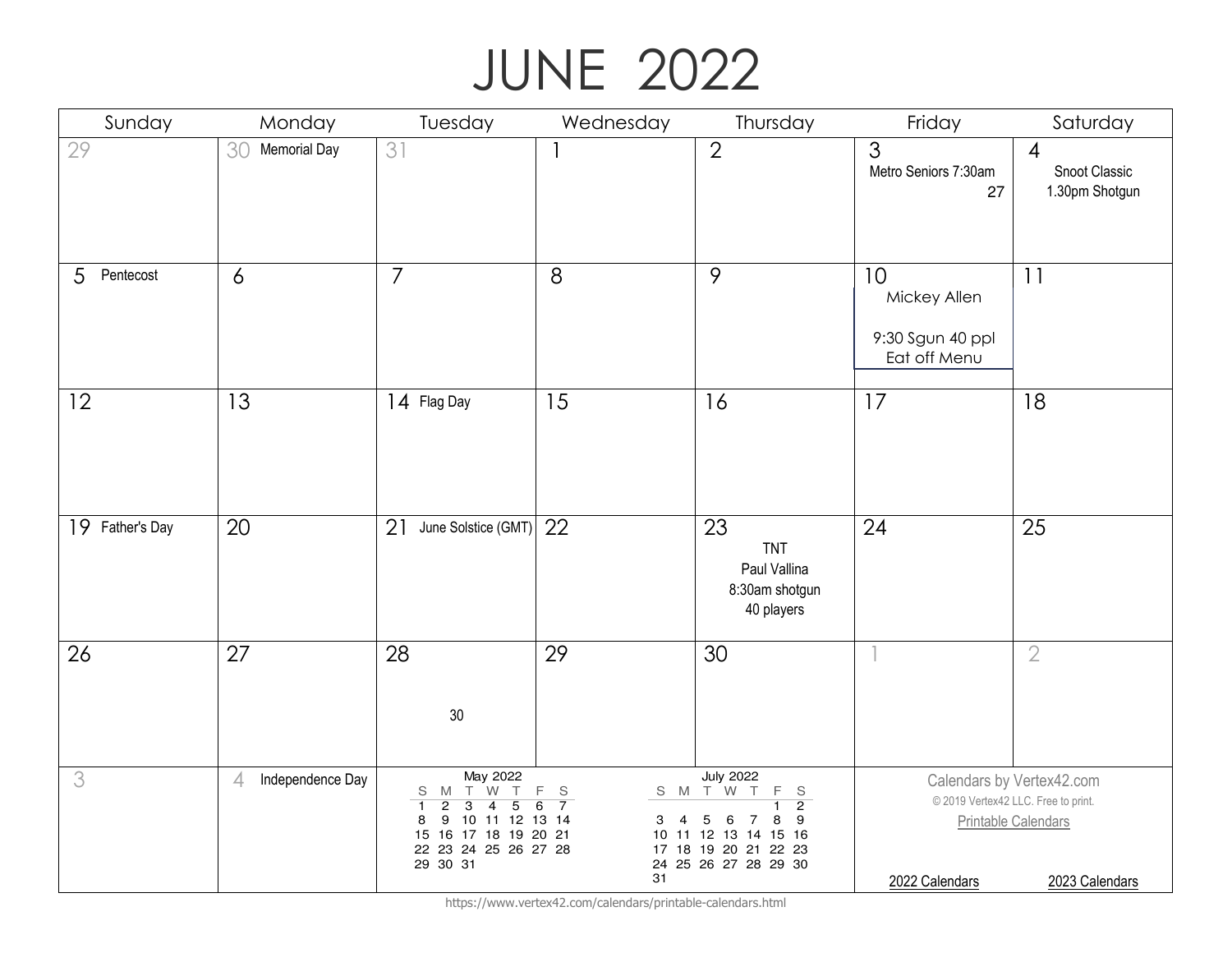# JULY 2022

| Sunday          | Monday                             | Tuesday                                                                                                                                                                                       | Wednesday                                                                    | Thursday                                                                                                                                                                              | Friday                    | Saturday                                                                                                  |
|-----------------|------------------------------------|-----------------------------------------------------------------------------------------------------------------------------------------------------------------------------------------------|------------------------------------------------------------------------------|---------------------------------------------------------------------------------------------------------------------------------------------------------------------------------------|---------------------------|-----------------------------------------------------------------------------------------------------------|
| 26              | 27                                 | 28                                                                                                                                                                                            | 29                                                                           | 30                                                                                                                                                                                    |                           | $\overline{2}$<br>1.30pm Shotgun                                                                          |
| $\mathfrak{S}$  | Independence Day<br>$\overline{4}$ | 5                                                                                                                                                                                             | $\delta$                                                                     | $\overline{7}$<br>Randy Pratt<br>8am shotgun<br>see notes on reservtion                                                                                                               | 8<br>Metro Seniors 7:30am | 9                                                                                                         |
| 10              | 11                                 | 12                                                                                                                                                                                            | 13                                                                           | 14                                                                                                                                                                                    | 15                        | 16                                                                                                        |
| 17              | 18                                 | 19                                                                                                                                                                                            | 20                                                                           | 21                                                                                                                                                                                    | 22                        | 23<br>Freeburg H S AD<br>8am shotgun                                                                      |
| 24 Parents' Day | 25                                 | 26<br>$30\,$                                                                                                                                                                                  | 27                                                                           | 28                                                                                                                                                                                    | 29                        | 30                                                                                                        |
| 31              | $\overline{\mathbb{I}}$            | <b>June 2022</b><br>S M T W T<br>$\overline{2}$<br>$\overline{1}$<br>$\bf8$<br>$\boldsymbol{9}$<br>6<br>$\overline{7}$<br>5<br>12 13 14 15 16 17 18<br>19 20 21 22 23 24 25<br>26 27 28 29 30 | F<br>$\mathbb S$<br>$\overline{4}$<br>3<br>$\overline{1}$<br>8<br>10 11<br>7 | August 2022<br>S M T W<br>T<br>F<br>S<br>$\overline{3}$<br>$\overline{2}$<br>$\overline{4}$<br>6<br>5<br>9 10 11 12 13<br>14 15 16 17 18 19 20<br>21 22 23 24 25 26 27<br>28 29 30 31 | 2022 Calendars            | Calendars by Vertex42.com<br>© 2019 Vertex42 LLC. Free to print.<br>Printable Calendars<br>2023 Calendars |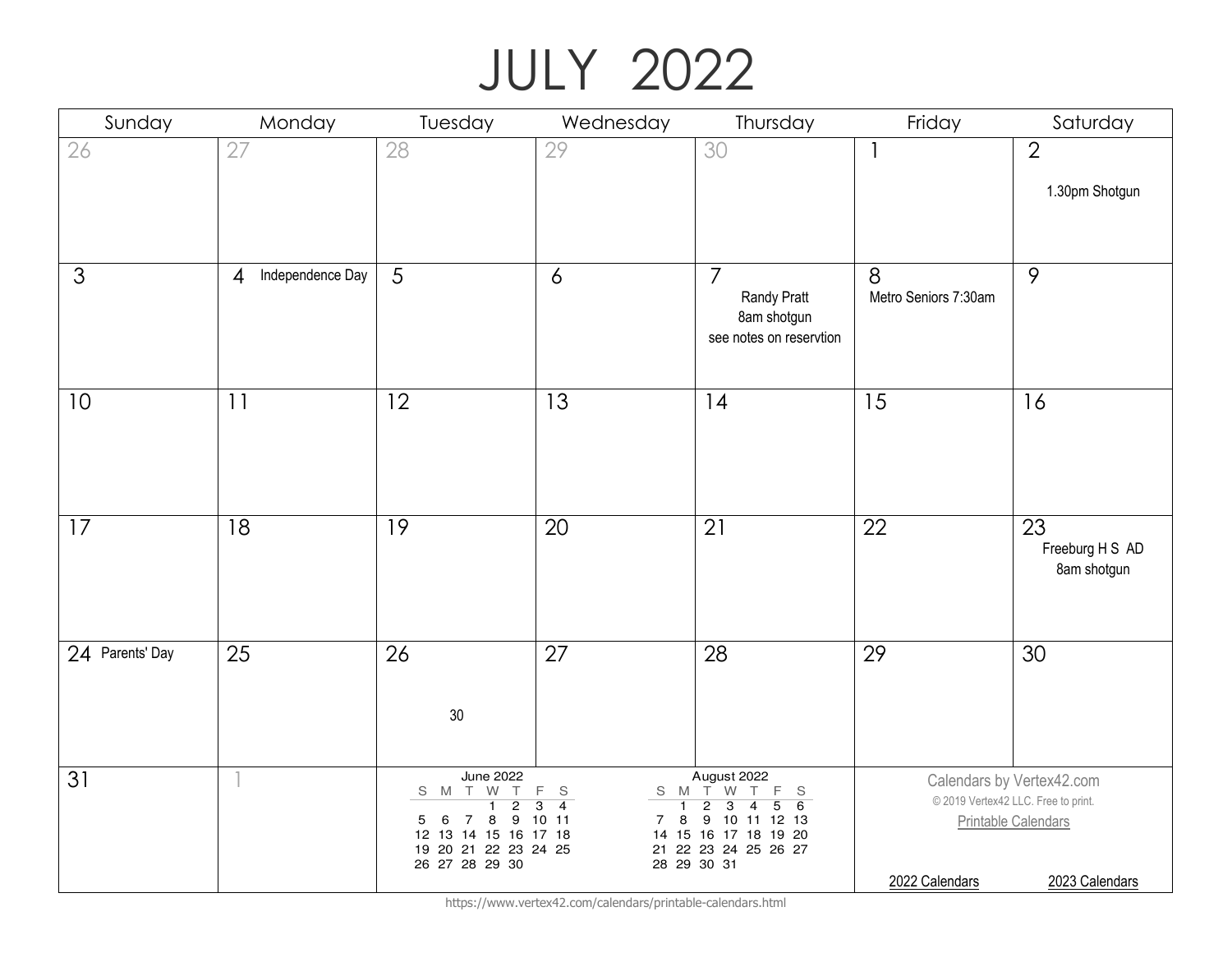## AUGUST 2022

| Sunday         | Monday                                                             | Tuesday                                                                                                                                              | Wednesday                                                                       | Thursday                                                                                                                                                                           | Friday          | Saturday                                                                                                  |
|----------------|--------------------------------------------------------------------|------------------------------------------------------------------------------------------------------------------------------------------------------|---------------------------------------------------------------------------------|------------------------------------------------------------------------------------------------------------------------------------------------------------------------------------|-----------------|-----------------------------------------------------------------------------------------------------------|
| 31             |                                                                    | $\overline{2}$                                                                                                                                       | 3                                                                               | $\overline{4}$                                                                                                                                                                     | $\overline{5}$  | 6<br>1.30pm Shotgun                                                                                       |
|                |                                                                    |                                                                                                                                                      |                                                                                 | cu                                                                                                                                                                                 |                 |                                                                                                           |
| $\overline{7}$ | 8                                                                  | 9                                                                                                                                                    | 10                                                                              | 11<br>Metro Seniors 7:30am<br>27                                                                                                                                                   | 12              | 13<br>Thursday Men's<br>1:30 <sub>pm</sub>                                                                |
|                |                                                                    |                                                                                                                                                      |                                                                                 | cu                                                                                                                                                                                 |                 |                                                                                                           |
| 14             | 15<br>Martin Eckhard Group<br>8AM Shotgun<br>30 <sub>o</sub><br>cu | 16                                                                                                                                                   | 17                                                                              | 18<br>Randy Pratt<br>8am shotgun<br>see notes on reservtion                                                                                                                        | 19 Aviation Day | 20<br>St Johns Baptist<br>Smithon<br>8AM Shotgun 32                                                       |
| 21             | 22                                                                 | 23                                                                                                                                                   | 24                                                                              | 25                                                                                                                                                                                 | 26              | 27<br>Xplosion Baseball<br>9am shotgun<br>cu                                                              |
| 28             | 29                                                                 | 30<br><b>TNT</b><br>Paul Vallina<br>30<br>40 players                                                                                                 | 31                                                                              |                                                                                                                                                                                    | $\overline{2}$  | 3                                                                                                         |
| $\overline{4}$ | 5<br>Labor Day                                                     | <b>July 2022</b><br>S M T W T<br>$\overline{4}$<br>5<br>6<br>3<br>7<br>11 12 13 14 15 16<br>10<br>17 18 19 20 21 22 23<br>24 25 26 27 28 29 30<br>31 | F<br>$\mathbb S$<br>S<br>M<br>$\overline{2}$<br>$\boldsymbol{9}$<br>5<br>8<br>4 | September 2022<br>T W<br>F<br>T.<br>$\mathsf S$<br>$\overline{2}$<br>$\overline{3}$<br>10<br>8<br>9<br>6<br>7<br>11 12 13 14 15 16 17<br>18 19 20 21 22 23 24<br>25 26 27 28 29 30 | 2022 Calendars  | Calendars by Vertex42.com<br>© 2019 Vertex42 LLC. Free to print.<br>Printable Calendars<br>2023 Calendars |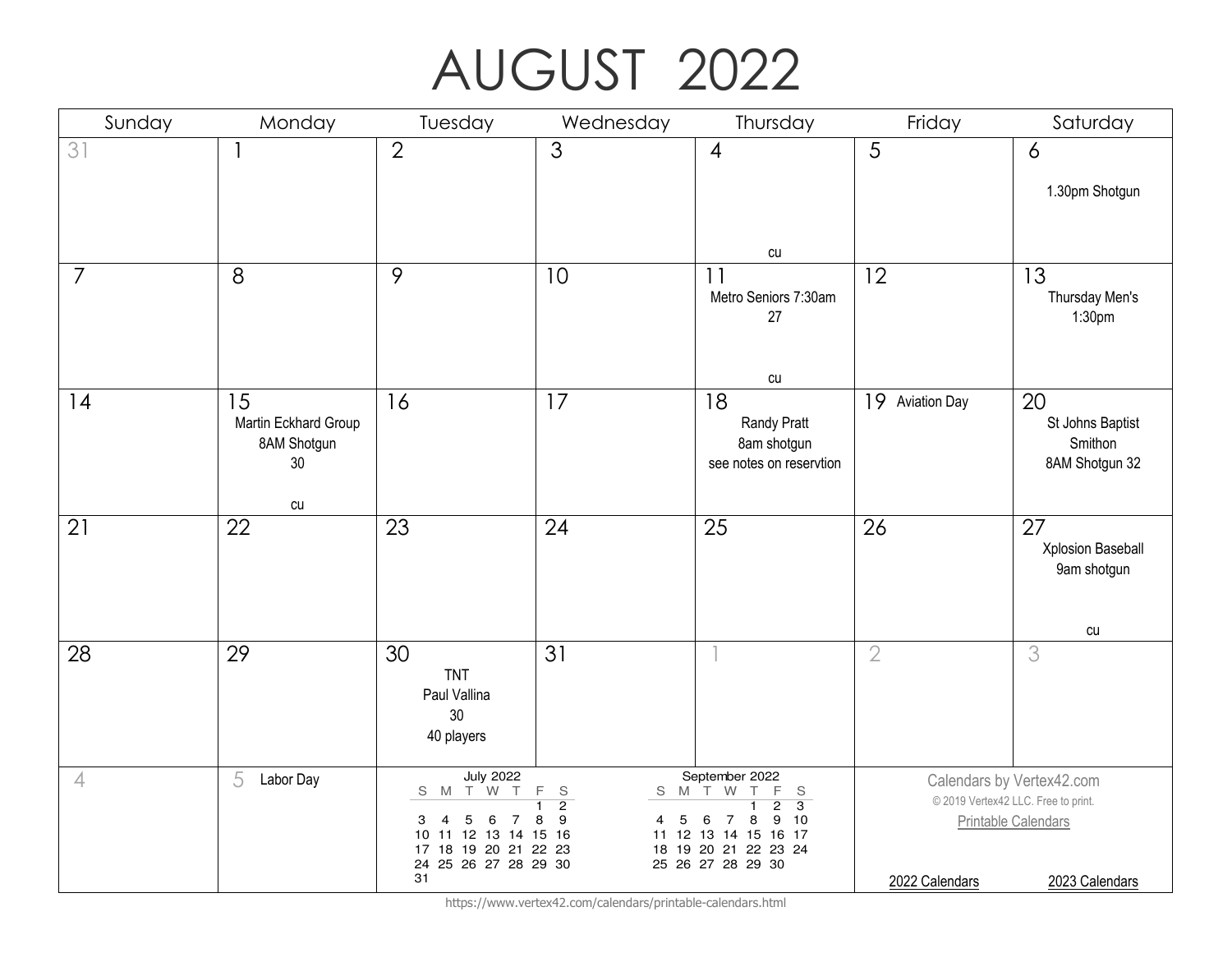## SEPTEMBER 2022

| Sunday                                | Monday                      | Tuesday                                                                                                                                                                                            | Wednesday                   | Thursday                                                                                                                                                  | Friday                                                                  | Saturday                                                                                                  |
|---------------------------------------|-----------------------------|----------------------------------------------------------------------------------------------------------------------------------------------------------------------------------------------------|-----------------------------|-----------------------------------------------------------------------------------------------------------------------------------------------------------|-------------------------------------------------------------------------|-----------------------------------------------------------------------------------------------------------|
| 28                                    | 29                          | 30                                                                                                                                                                                                 | 31                          | $\overline{\phantom{a}}$                                                                                                                                  | $\overline{2}$                                                          | $\overline{3}$<br>1.30pm Shotgun                                                                          |
| 4                                     | $\overline{5}$<br>Labor Day | $\ddot{\delta}$                                                                                                                                                                                    | $\overline{7}$              | 8                                                                                                                                                         | 9                                                                       | 10 42<br>Oakville Elks<br>9am shotgun                                                                     |
| Patriot Day<br>11<br>Grandparents Day | 12                          | 13                                                                                                                                                                                                 | 14                          | 15<br>Red White Blue<br>Ladies 4 Scramble<br>9:00 AM                                                                                                      | 16                                                                      | 17<br><b>Constitution Day</b>                                                                             |
| 18                                    | 19                          | 20                                                                                                                                                                                                 | 21                          | 22                                                                                                                                                        | 23 Autumnal equinox (GMT)<br>Thermo Door<br>120 players<br>12PM shotgun | 24<br>The Rick Koettker Memorial<br>1pm shotgun                                                           |
| 25                                    | 26 Rosh Hashanah            | 27<br>30                                                                                                                                                                                           | 28                          | 29<br>Metro Seniors 7:30am<br>27<br>${\rm\thinspace c}$                                                                                                   | 30                                                                      |                                                                                                           |
| $\overline{2}$                        | 3                           | August 2022<br>S M T W<br>$\top$<br>$\overline{2}$<br>$\overline{3}$<br>$\overline{1}$<br>$\overline{4}$<br>9 10 11 12 13<br>8<br>7<br>14 15 16 17 18 19 20<br>21 22 23 24 25 26 27<br>28 29 30 31 | F.<br>S<br>6<br>5<br>2<br>9 | October 2022<br>F<br>S M T W T<br>$\mathbf S$<br>8<br>3<br>4<br>5<br>7<br>6<br>10 11 12 13 14 15<br>16 17 18 19 20 21 22<br>23 24 25 26 27 28 29<br>30 31 | 2022 Calendars                                                          | Calendars by Vertex42.com<br>© 2019 Vertex42 LLC. Free to print.<br>Printable Calendars<br>2023 Calendars |